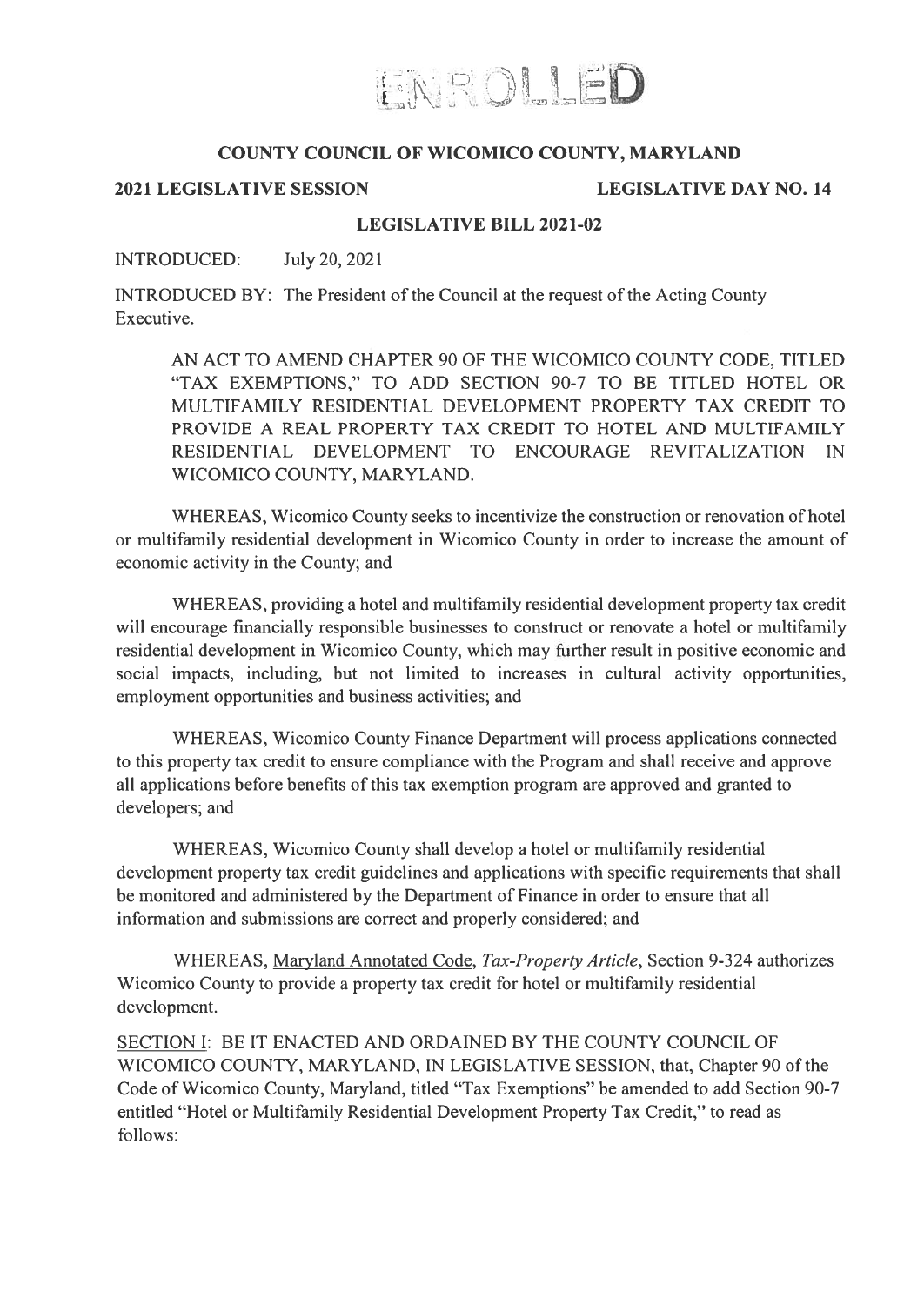# CHAPTER 90

# TAX EXEMPTIONS

SECTION 90-7. HOTEL OR MULTIFAMILY RESIDENTIAL DEVELOPMENT PROPERTY TAX CREDIT.

- A. ESTABLISHMENT. THE WICOMICO COUNTY HOTEL OR MULTIFAMILY RESIDENTIAL DEVELOPMENT PROPERTY TAX CREDIT IS HEREBY ESTABLISHED.
- B. BOUNDARIES. THE BOUNDARIES OF THE WICOMICO COUNTY HOTEL OR MULTIFAMILY RESIDENTIAL DEVELOPMENT DISTRICT ARE SHOWN ON A MAP THAT IS ON FILE IN THE OFFICE OF THE COUNTY COUNCIL AND THE FINANCE DEPARTMENT, AND A COPY OF THE MAP IS ATTACHED AND MADE A PART OF THIS LEGISLATION AS EXHIBIT "A."

# C. CREDIT GRANTED.

- 1. IN ACCORDANCE WITH MARYLAND ANNOTATED CODE, TAX-PROPERTY ARTICLE, SECTION 9-324, A REAL PROPERTY TAX CREDIT IS GRANTED AGAINST THE COUNTY REAL PROPERTY TAX IMPOSED ON A HOTEL OR MULTIFAMILY RESIDENTIAL DEVELOPMENT THAT:
	- (A) IS LOCATED IN THE WICOMICO COUNTY HOTEL AND MULTIFAMILY RESIDENTIAL DEVELOPMENT DISTRICT DESCRIBED IN PARAGRAPH B ABOVE; AND
	- (B) UPON COMPLETION, EACH ELIGIBLE PHASE OF HOTEL OR MULTIFAMILY RESIDENTIAL DEVELOPMENT INCREASES THE ASSESSED VALUE OF THE REAL PROPERTY BY AT LEAST \$10,000,000.00 ABOVE THE ASSESSMENT BEFORE CONSTRUCTION OR RENOVATION.
	- (C) IS TO BE CONSTRUCTED OR RENOVATED AFTER THE EFFECTIVE DATE OF THIS BILL; AND
	- (D)"HOTEL" HAS THE MEANING SET FORTH IN SECTION 225-25 OF THE COUNTY CODE; AND
	- (E) "RESIDENCE" HAS THE MEANING SET FORTH IN SECTION 225-25 OF THE COUNTY CODE.
	- (F) "MULTIFAMILY" HAS THE MEANING SET FORTH IN SECTION 225-25 OF THE COUNTY CODE.
- D. AMOUNT OF CREDIT. THE AMOUNT OF THE COUNTY PROPERTY TAX CREDIT SHALL BE CALCULATED ON THE INCREASED ASSESSMENT OF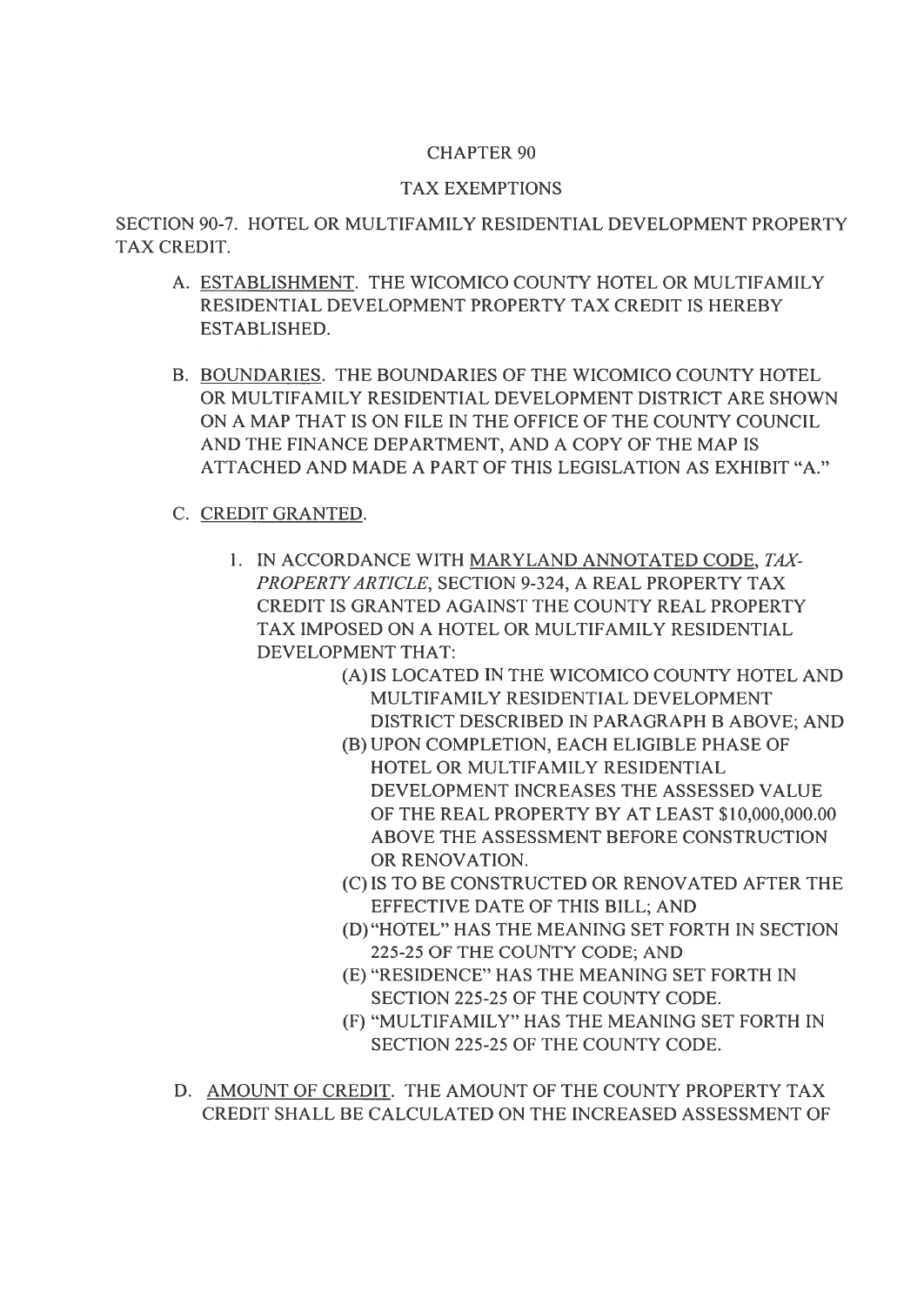THE ELIGIBLE PROPERTY ABOVE THE ASSESSMENT BEFORE CONSTRUCTION OR RENOVATION AS FOLLOWS:

- 1. TAX YEAR ONE TAX YEAR FIVE: 80% OF THE INCREASED PROPERTY TAX;
- 2. TAX YEAR SIX: 70% OF THE INCREASED PROPERTY TAX;
- 3. TAX YEAR SEVEN: 60% OF THE INCREASED PROPERTY TAX;
- 4. TAX YEAR EIGHT: 50% OF THE INCREASED PROPERTY TAX;
- 5. TAX YEAR NINE: 40 % OF THE INCREASED PROPERTY TAX; AND
- 6. TAX YEAR TEN: 30% OF THE INCREASED PROPERTY TAX.
- E. DURATION. THE COUNTY PROPERTY TAX CREDIT SHALL BE AVAILABLE FOR A PERIOD NOT TO EXCEED TEN (10) CONSECUTIVE TAX YEARS. THE FIRST TAX YEAR THE TAX CREDIT SHALL BECOME AVAILABLE FOR AN ELIGIBLE BUILDING SHALL BE THE FIRST YEAR IN WHICH A BUILDING'S PROPERTY TAXES WOULD INCREASE DUE TO CONSTRUCTION OR RENOVATION.
- F. PROPERTY TAX CREDIT TRANSFERABILITY. THE PROPERTY TAX CREDIT GRANTED BY THIS SECTION MAY BE TRANSFERRED TO A PURCHASER OF THE PROPERTY FOR THE REMAINING TERM OF THE PROPERTY TAX CREDIT.
- G. APPLICATIONS.
	- 1. A PROPERTY OWNER MUST APPLY FOR A PROPERTY TAX CREDIT UNDER THIS SECTION BY SUBMITTING AN APPLICATION TO THE WICOMICO COUNTY FINANCE DEPARTMENT WITHIN NINETY (90) DAYS OF RECEIPT OF AN ASSESSMENT NOTICE REFLECTING THE RENOVATIONS OR CONSTRUCTION IMPROVEMENTS.
	- 2. AFTER REVIEW BY THE FINANCE DEPARTMENT, THE APPLICATION SHALL BE SUBMITTED FOR APPROVAL BY THE COUNTY EXECUTIVE AND THE COUNTY COUNCIL BY RESOLUTION.
	- 3. RENOVATIONS OR CONSTRUCTION IMPROVEMENTS MADE BEFORE JULY 1,2021, DO NOT QUALIFY FOR A PROPERTY TAX CREDIT UNDER THIS SECTION.
- H. RENEWAL OR REEVALUATION. THE HOTEL OR MULTIFAMILY RESIDENTIAL DEVELOPMENT PROPERTY TAX CREDIT SHALL BE REEVALUATED BY THE COUNTY COUNCIL AND EXECUTIVE EVERY THREE (3) YEARS, AND THE COUNTY COUNCIL AND EXECUTIVE MAY APPROVE MODIFICATIONS, SUSPENSION OR TERMINATION OF THE TAX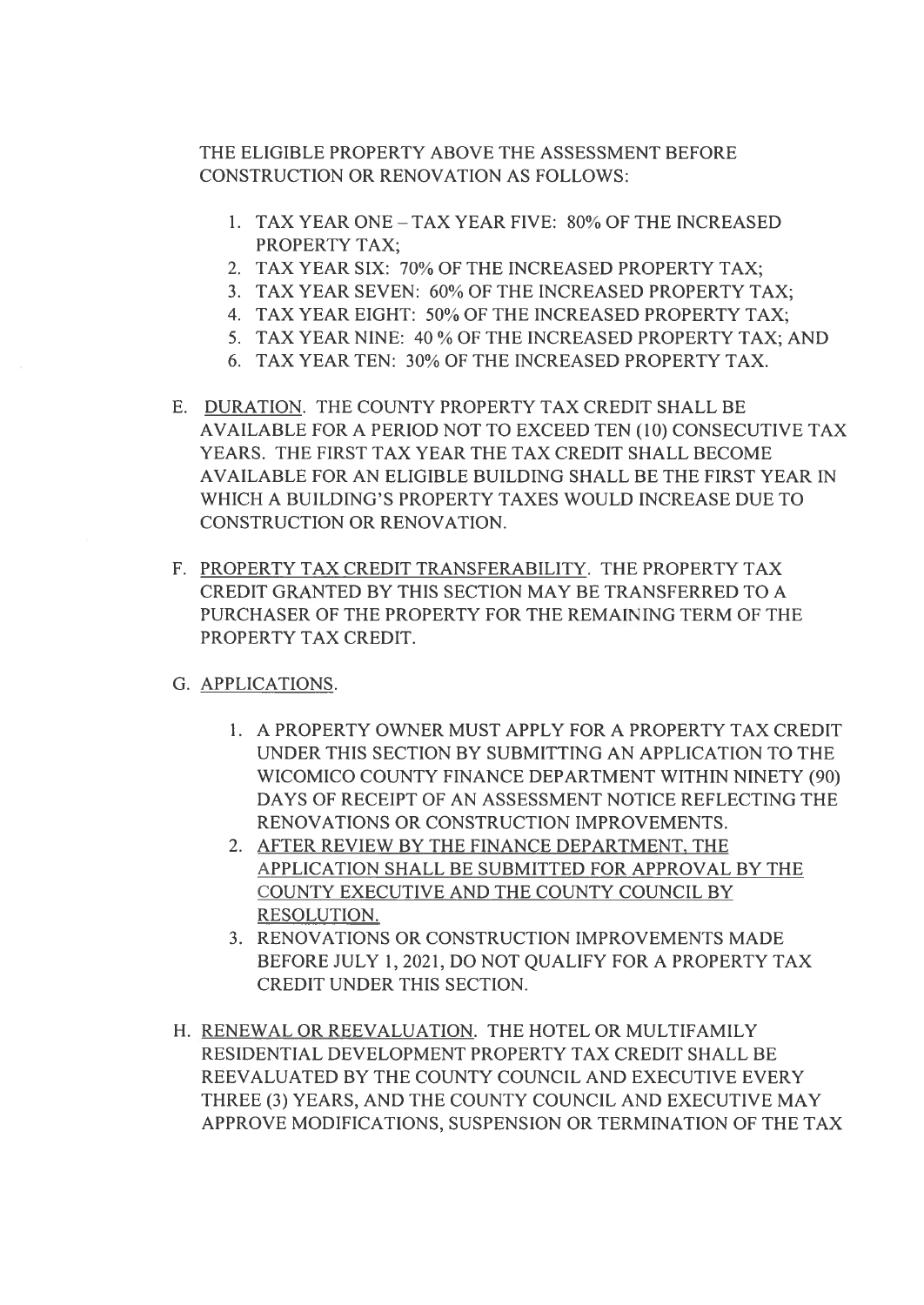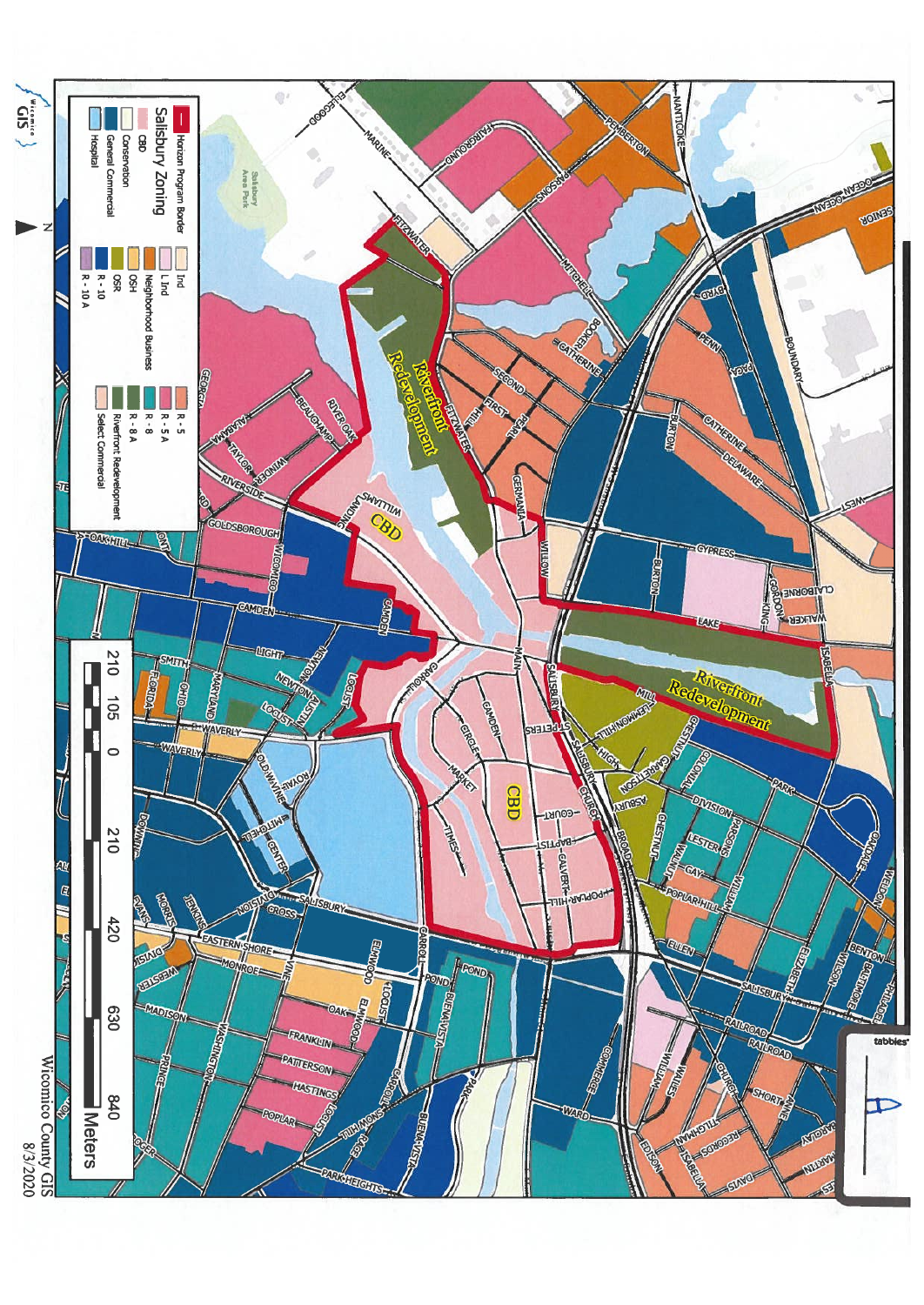### COUNTY COUNCIL

#### OF

#### WICOMICO COUNTY, MARYLAND

2021 Legislative Session Legislative Day No. 16

#### LEGISLATIVE BILL NO. 2021-02

INTRODUCED BY: President of the Council at the reques<sup>t</sup> of the Acting County Executive

Bill No. 2021-02: AN ACT TO AMEND CHAPTER 90 OF THE WICOMICO COUNTY CODE, TITLED "TAX EXEMPTIONS," TO ADD SECTION 90-7 TO BE TITLED HOTEL OR MULTIFAMILY RESIDENTIAL DEVELOPMENT PROPERTY TAX CREDIT TO PROVIDE A REAL PROPERTY TAX CREDIT TO HOTEL AND MULTIFAMILY RESIDENTIAL DEVELOPMENT TO ENCOURAGE REVITALIZATION IN WICOMICO COUNTY, MARYLAND Presented to the Acting County Executive for approva<sup>l</sup> this 'day of \_\_\_\_\_\_\_\_\_\_\_\_\_\_\_\_ at {±.Qm. (5 days §411) COUNTY COUNTY COUNTY COUNTY.<br>
WICOMICO COUNTY, MARYLAND<br>
BERMITTER SERVICES AND LARGE UNITED HOT COUNTY, MARYLAND<br>
BERMITTEN TAX. CONTEND AND CHANGE THE RESERVED ON MULTIFARTY TAX. CREDIT TO ENCOUND COUNTY, NOTE THAT AN A COUNTY COUNCIL<br>
WICOMICO COUNTY, MARYIAND<br>
ESSEATIVE BUL MO. 2021-02<br>
ILENERATIVE BUL MO. 2021-02<br>
BULKA: 2021-02<br>
BULKA: 2021-02<br>
SURFACE DIVERSION TO THE DIVERSION COUNTY (COUNTY COUNTY) COUNTY: COUNTY<br>
FROM THE COUNTY

Introduced and read first time on July 14, 2021. Ordered posted and public hearing scheduled for August 17, 2021 at 10:00 a.m.

Laura Hurley, Council Administrator

PUBLIC HEARING: Having been posted and notice of time and place of hearing and title of Bill having been published according to the Charter, the Bill was read for a second time at a public hearing held on August 17, 2021.

**Hurley, Council Administrator** 

CERTIFICATION: The undersigned hereby certifies that this Bill was Approved and Adopted by the County Council of Wicomico County, Maryland, on the 17<sup>th</sup> day of August, 2021.

**Music Hurley**<br>Laura Hurley, Council Administrator

Hawa Hurry Laura Hurley, Council Adronistrator

BY THE ACTING COUNTY EXECUTIVE: APPROVED

Acting County Executive

VETOED (21 days §411)

Date:

Date: **Date:** 

BY THE COUNCIL:

Option One: This Bill, having been approved by the Acting County Executive and returned to the Council, becomes law on August  $20, 2021$  and effective on: October  $19, 2021$ (60 days §311)

Option Two: This Bill, having received neither the approval nor the disapproval of the Acting County Executive with 21 days of its presentation, stands enacted on \_\_\_\_\_\_\_\_\_\_\_\_\_\_\_\_\_\_\_\_\_\_\_\_\_\_\_\_\_\_\_\_\_\_ and becomes effective on  $(60 \text{ days } 5311)$ 

becomes effective on . (Charter Section 305)

ENROLLMENT: Legislative Bill No. 2021-02 is herewith submitted to the County Council of Wicomico County for enrollment as being the text as finally passed. ç'

Laura Hurley, Council **Odministrator**